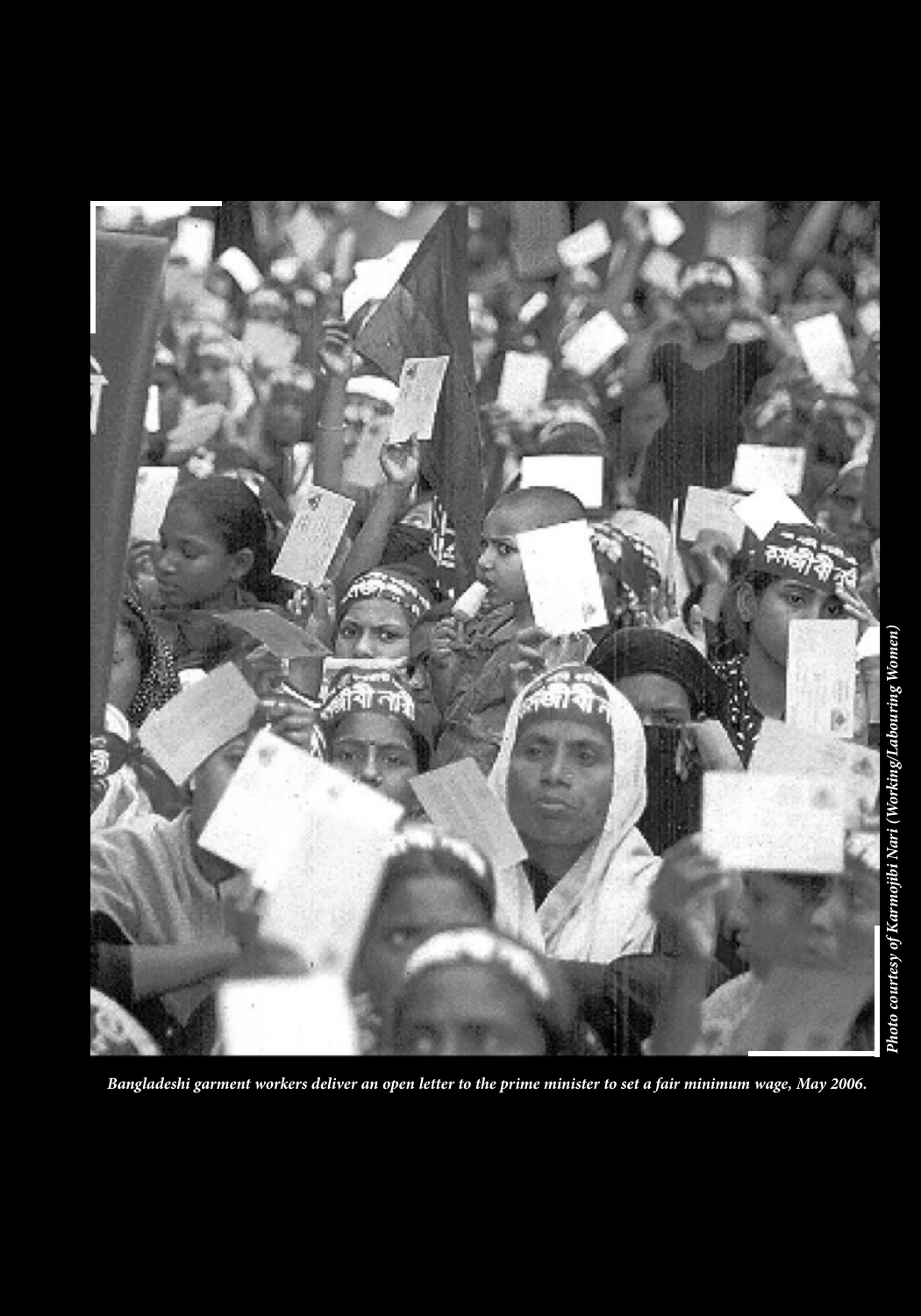

# **Raising the Floor**  *The Movement for a Living Wage in Asia*

A growing consensus believes that the neoliberal "free trade" model of development has failed to raise the standard of living for most of the world's people. The current economic crisis has created an important opening to discuss alternative strategies for economic development and different rules for the game of international trade.

The Asia Floor Wage (AFW) Alliance argues for a new framework of growth for the global economy: one that is based on labor rights and prioritizes the demand for a living wage. Shifting to this new paradigm would not only benefit workers in the Global South, but those in the Global North as well. The idea for a global bargaining strategy emerged from discussions among unions and nongovernmental organizations (NGOs) in Asia in 2005. After several years of organizing, the AFW Alliance—comprised of unions and organizations from eleven Asian countries, the U.S., the U.K., and Europe—was formed. It is now set to launch a region-wide campaign to raise wage standards in the garment industry, one of the most globalized sectors of production.

#### **The Need for a Regional Wage Standard**

**I** nternational garment workers need an approach that takes them beyond one employer, and possibly even beyond one industry. This concept is not new. For example, U.S.-based unions established pattern bargaining in auto, rubber, steel, and garments—virtually every industry the CIO organized. The challenge is to take that approach to bargaining across borders, as some European trade union federations have tried to do in European Union countries. While capitalism has spawned international trade regimes that favor the rights of investors, workers have not managed to create many of their own cross-border campaigns. If garment workers in Asia can achieve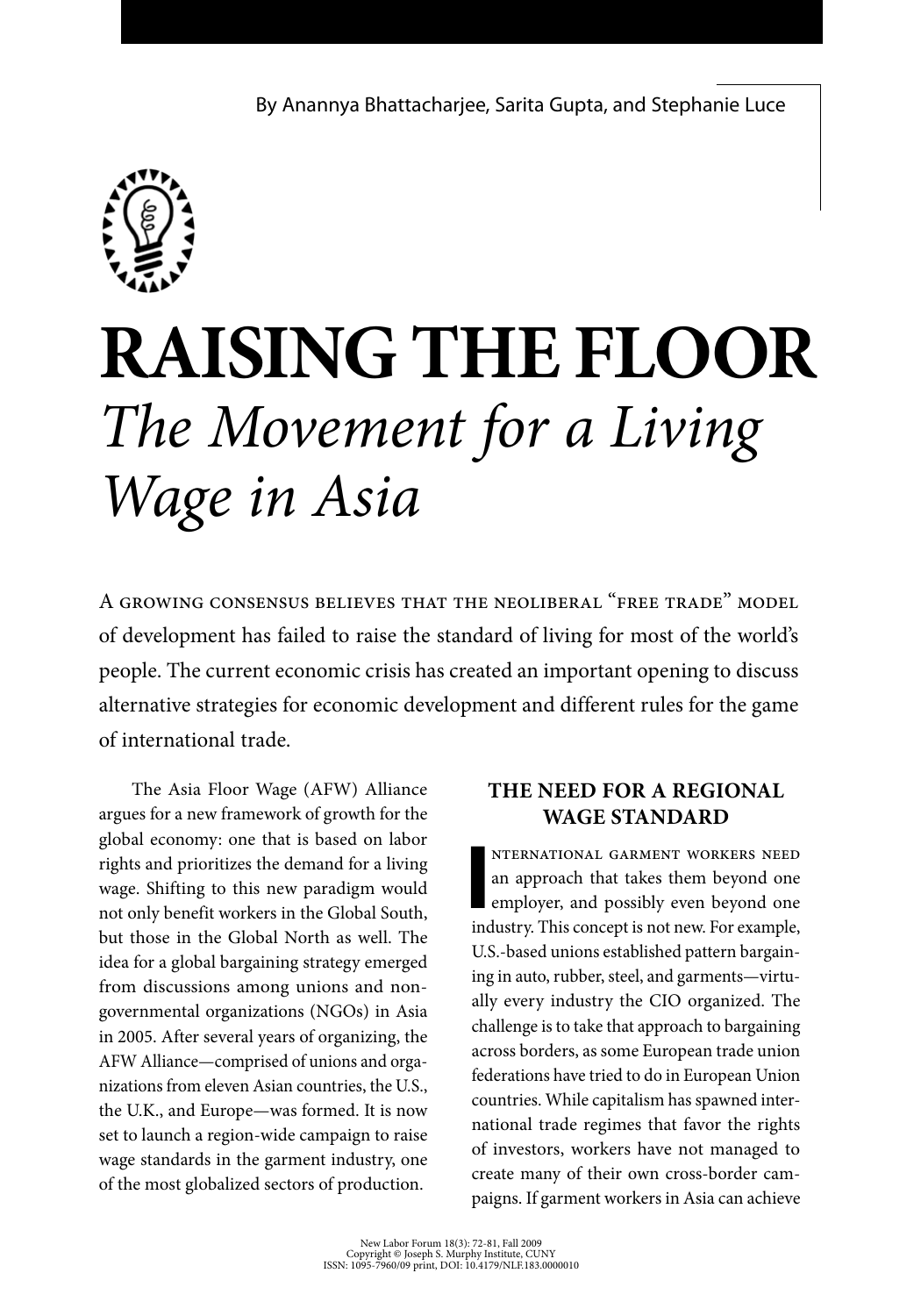industry-wide standards in the region—at least around a common wage demand—this will reduce capitalism's effect of pitting workers against one another and will certainly bolster union organizing. This, in turn, could help workers achieve other gains.

There is no commonly accepted definition of the term "living wage." In fact, this has been a major sticking point within the anti-sweatshop movement. Corporations and universities have refused to include living wage requirements in their codes of conduct, arguing that there is no good way to define it.

Not only would a living wage differ by family type and geography within a country, but any broad definition would have to consider currency exchange rates and purchasing power issues across countries. Some have argued that any common wage standard would be arbitrary—a formula imposed by U.S. and European activists with little meaning for workers in the Global South.

The AFW campaign recognizes the challenges of defining a living wage but strongly believes in the necessity of a common wage standard for the region. Over the past two years, the campaign has worked to compare criteria governing minimum wages and methodologies for defining and measuring poverty in Asia. After much discussion and debate, the group reached a consensus on the idea of a floor wage: a wage that is higher than the current minimum wage in most countries, and that brings workers within the parameters of a living wage.<sup>1</sup>

The AFW formula is based on three core elements: the cost of food, the cost of non-food items, and family size. The chief consideration is food, as it eats up a significant portion of family budgets across the region; in fact, there is a correlation between high food costs and high poverty levels. To account for variation in diets from country to country, the AFW is

based on established caloric requirements for adults and children. Adults performing strenuous physical labor should be able to consume three thousand calories per day.2

*A floor wage is higher than the current minimum wage in most countries and brings workers more within the parameters of a living wage.* 

> Non-food costs include housing, health care, clothing, utilities, and transportation. Again, as there will be variation among nonfood needs and costs from country to country, the AFW assumes that non-food costs will comprise, on average, the same percentage of a family's income as is spent on food costs (or a one-to-one ratio). This ratio was arrived at after considering current ratios in Asian countries. However, in order to account for different levels of development and costs of living within Asian countries, the AFW factors a 10 percent variance into this cost. This means that workers in one country may decide that the AFW is 40 percent food costs to 60 percent non-food costs, whereas it may be fifty-fifty in another country.

> Based on surveys of unions and NGOs, the AFW coalition concluded that the floor wage should be based on a family with one earner and two dependents. This is based on an average family size and meant to consider the value and necessity of domestic work and child care. The AFW is also based on a weekly income amount based on each country's standard mandated workweek (not to exceed forty-eight hours).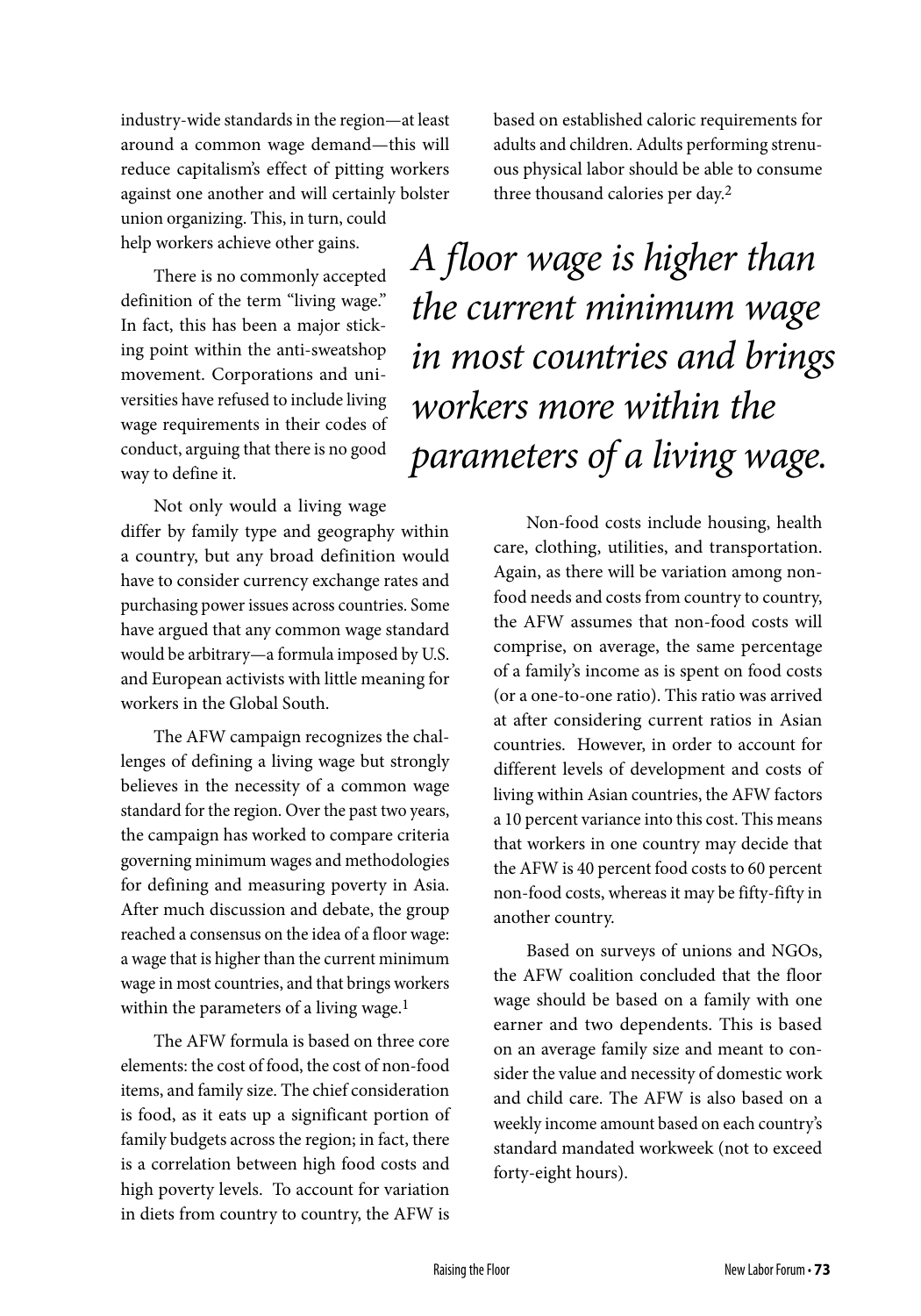To account for the varying costs of living across countries, the AFW utilizes the Purchasing Power Parity (PPP) concept. PPP represents an effort to compare "command over real resources" country by country, netting out purely price-based differences. If two people lived in different countries, but resided in the exact same house and ate the exact same food, but doing so cost twice as much for one as it did for the other (according to market exchange rates) we wouldn't say one is twice as well off as the other. They are exactly the same when it comes to well-being. The PPP concept utilizes price data for hundreds of comparable commodities from most countries. The data is used to create national accounts that correspond to the value of each country's gross domestic product. This then allows for comparisons between the purchasing power in any country, in U.S. dollars.3

Taking all of these considerations into account, the following factors (based on figures available as of January 1, 2008) went into formulating the AFW for Asian garment workers in the export sector: \$475 PPP (in U.S. dollars) per month; the basic wage earned in a standard workweek (totaling no more than forty-eight hours), calculated for a family with one earner

and two dependants; food costs, calculated on the basis of market costs, and constituting 50 percent (+/-10 percent) of the AFW at three thousand calories per adult per day; and non-food costs constituting 50 percent (+/- 10 percent) of the AFW. Table 1 provides the current minimum wage in a number of different Asian countries, and presents the proposed AFW based on the foregoing formula**.** 4

As with most efforts to raise wages, opponents will argue that the floor wage is a dangerous idea that will sacrifice jobs and raise prices. However, extensive research confirms that there is more than enough money in the supply chain to cover a wage increase of this magnitude. International Labour Organization (ILO) data shows that wages have been stagnating while profits have grown. The challenge involves redistributing available funds—from corporate profits, excessive managerial salaries, and large expenses such as advertising budgets and celebrity endorsements—into factory workers' paychecks. Ample evidence suggests that wages can be raised without job losses or inflation. In fact, some economists argue that raising wages would improve the health of the global economy.8

|            |          | Minimum Wage                                              |                            | Asia Floor Wage                     |                            |
|------------|----------|-----------------------------------------------------------|----------------------------|-------------------------------------|----------------------------|
| Country    | Currency | Minimum Wage<br>by Month<br>(Local Currency) <sup>5</sup> | Minimum Wage<br>$(PPP$)^6$ | Asia Floor Wage<br>(Local Currency) | Asia Floor Wage<br>(PPP\$) |
| Bangladesh | Taka     | 1,662.50                                                  | 66.5                       | 10,754.00                           | 475 (22.64)                |
| Cambodia   | Riel     | 189,000                                                   | 117.03                     | 607,311.25                          | 475 (1,278.55)             |
| China      | Yuan     | 900                                                       | 217.39                     | 1,638.75                            | 475 (3.45)                 |
| India      | Rupee    | 3,900                                                     | 243.75                     | 6,968.25                            | 475 (14.67)                |
| Indonesia  | Rupiah   | 880,100                                                   | 209.9                      | 1,868,773.50                        | 475 (3,934.26)             |
| Sri Lanka  | Rupee    | 5046                                                      | 143.47                     | 16,705.75                           | 475 (35.17)                |
| Thailand   | Baht     | 3,820                                                     | 224.71                     | 7566.75                             | 475 (15.93)                |

**Table 1. Minimum wage and floor wage rates (per month) in selected countries.** 

*Source: Jeroen Merk*7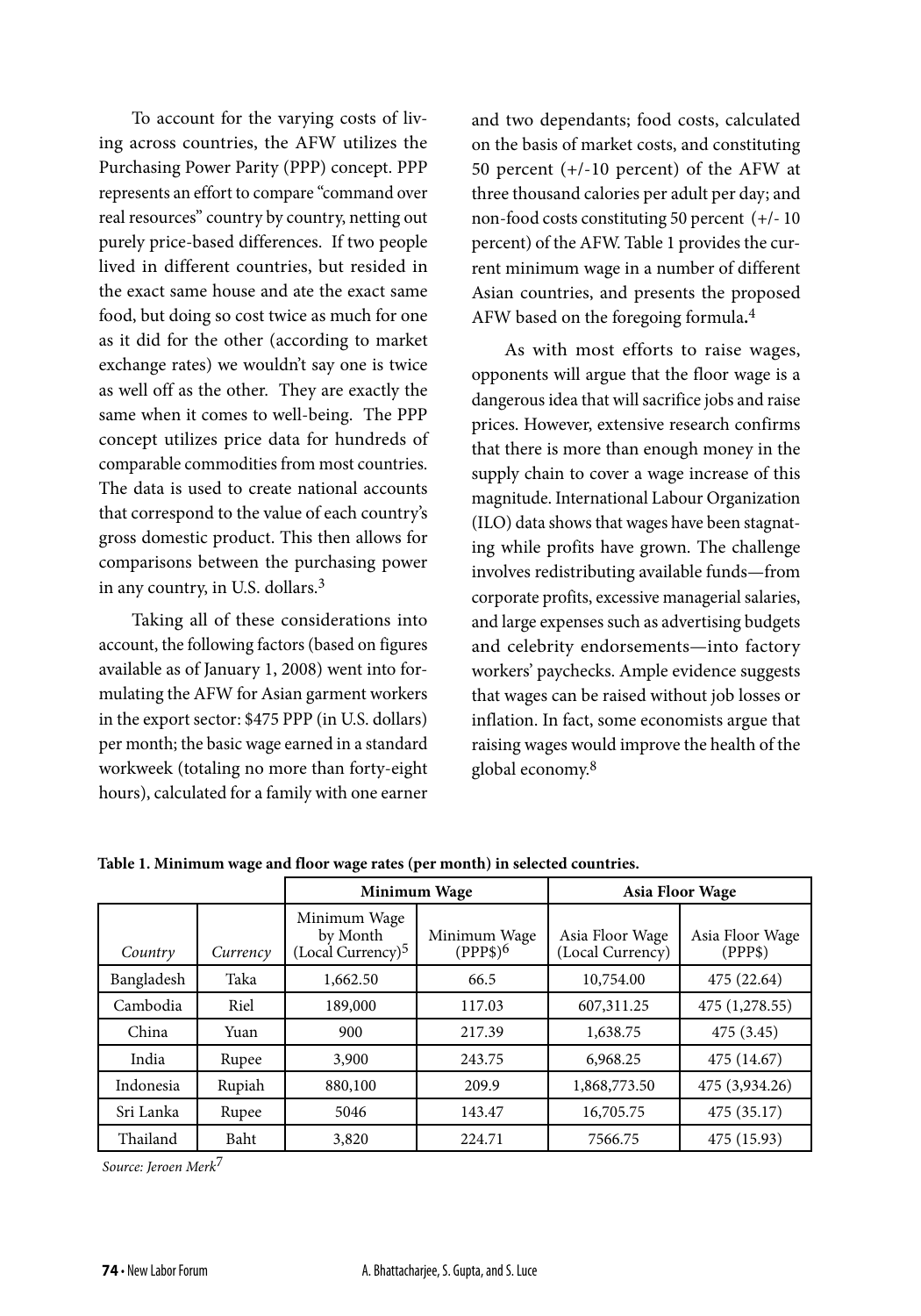#### **Garment Production and the Global Supply Chain**

SIA HAS EMERGED AS THE DOMINANT<br>
garment-producing region, produc-<br>
ing more than 60 percent of apparel<br>
inneate inte the United States Chine and garment-producing region, producimports into the United States. China and India are the largest producers, but Sri Lanka, Indonesia, and Bangladesh also contribute heavily to global garment exports. In Bangladesh, Sri Lanka, Cambodia, and India, garment production has been a cornerstone of national export development efforts.

### *Ample evidence suggests that wages can be raised without job losses or inflation.*

Asian garment producers are part of global supply chains that have been described as "buyer-driven"—large retailers and brands, primarily based in the Global North, determine the pace and terms of production. These supply chains are sometimes heralded as examples of creative corporate thinking but, as Ellen Israel Rosen argues, globalization in the garment industry was not simply the result of market forces at work—it stemmed from specific changes in trade law, economic development subsidy strategy, and political maneuvering.<sup>9</sup> In some cases, these changes tied in with foreign policy needs—in the interest of undercutting independent native regimes to support pro-U.S. ones—while also benefiting U.S. manufacturers who sought more sources of lower wages.

While the U.S. pushed for changes in global trade policy—such as the creation of the Multi-Fibre Arrangement, which set global quotas for garment production—many developing countries adopted an export-led growth strategy, reforming local laws to ease firms' entrance into export-minded garment production. However, the regulatory environment in

which the supply chains developed allowed the "buyers"—the retailers and brands—to exert more power over the producers. In part, this is because the U.S. (and other Global North countries) failed to enforce antitrust regulation and allowed companies like Wal-Mart to grow large enough to dominate markets. In addition, the U.S. pressured supplier countries to adopt policy reforms in order to enter trade agreements—or the World Trade Organization (WTO)—to which the U.S.-based firms were not subject (such as those affecting the ability of

> governments to provide subsidies and grants to businesses).10 This allowed the buyers to extract more of the value created through the production process, leaving the less lucrative parts of production to companies in the Global South. For example, while 50

percent of the profits from selling a shirt goes to the retailer, only 13 percent goes to the manufacturer.

The result is that the regulatory frameworks and trade regimes that govern the garment supply chain give unequal power to certain firms. Therefore, producers in Bangladesh, Cambodia, and elsewhere are not able to move up the value-added ladder. Buyers in the Global North become more profitable *at the expense of* workers and firms in other parts of the supply chain. This means that although Bangladesh has succeeded in developing its garment industry over the course of the past thirty years, it has not been able to significantly raise its standard of living, and their garment worker wages are still the lowest in the world. In real terms, garment wages in Bangladesh fell from 1994 to 2006, despite an enormous growth of the industry. This isn't just because economic development is difficult, or because Bangladeshi firms lack good managers. The structure of the supply chain itself keeps Bangladesh-based firms and workers down.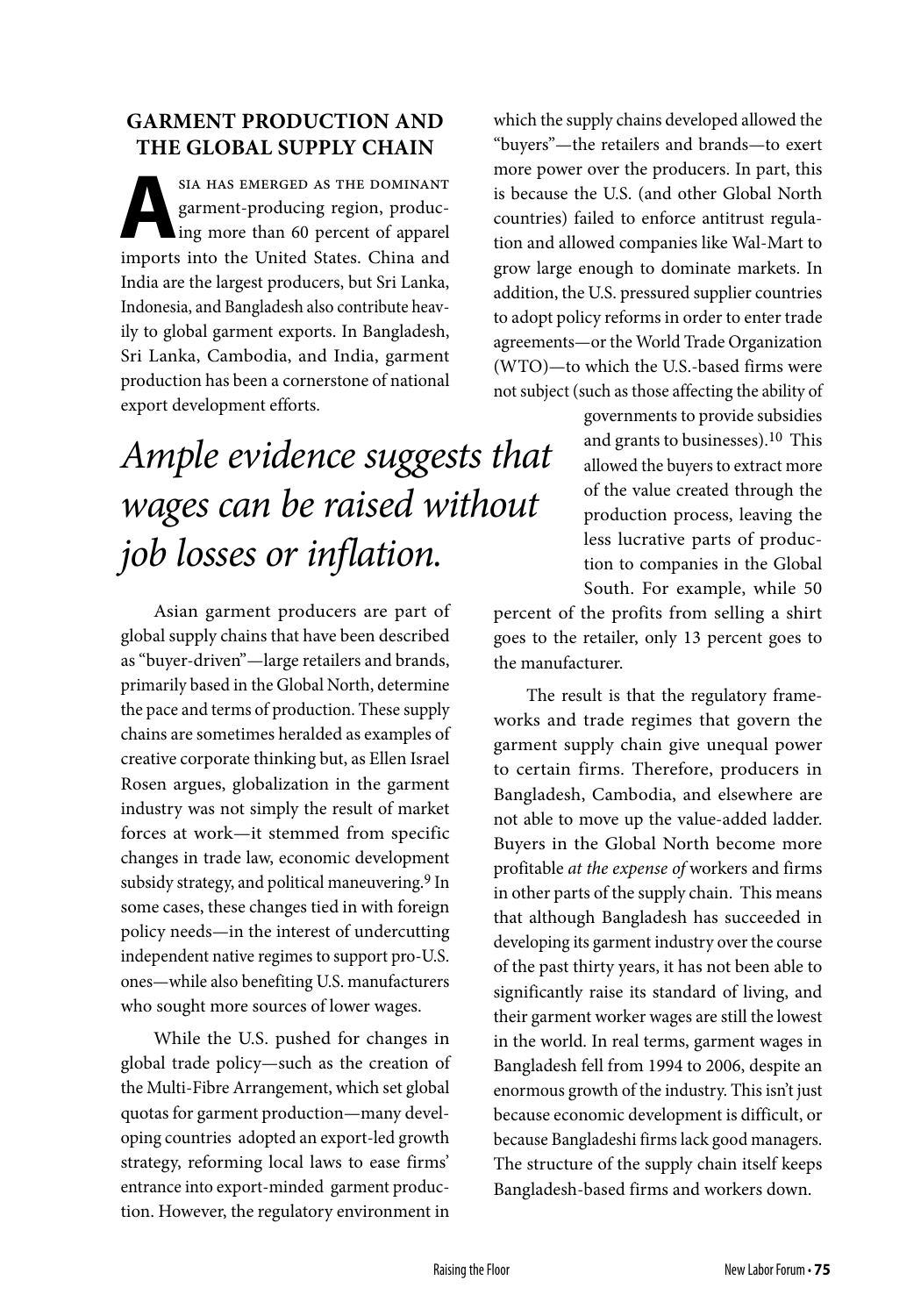Along the same lines of Walter Rodney's charge that Europe underdeveloped Africa, we argue that current neoliberal regulatory regimes underdevelop garment-producing countries, with grave consequences for garment workers.

#### **Workers in the Global Supply Chain**

THE GARMENT SUPPLY CHAIN HAS INTRO-<br>duced complicated employer-employee<br>relationships at every step of the process. duced complicated employer-employee relationships at every step of the process. Workers may work at a particular factory, but the factory owner may be a supplier or subcontractor who produces for another company, usually outside the country. Factory owners insist that they do not have the money to provide wage increases, or that they are under pressure from the retailer to keep working conditions poor. For example, Wal-Mart has enough market power to dictate the terms of production to almost any of their suppliers.<sup>11</sup>

### *[Asia produces] more than 60 percent of apparel imports into the United States.*

What can workers do? The complexity of this situation has not prevented workers from trying to organize. Garment workers have managed to unionize in a number of places, such as Bangladesh and Sri Lanka. However, unions are not legal in all places, including many export processing zones, and they often face brutal repression. Furthermore, the unions often lack power, as they are unable to negotiate directly with the retailers or brands. This has often made unionization a weak option.

Workers have also worked with NGOs and consumer groups to push corporate social responsibility programs. For example, workers in Mexico were able to work with the United Students Against Sweatshops to highlight their struggle to form an independent union at the Kukdong factory in 2001. The international pressure campaign was eventually successful and workers got their union and even had some of their demands met. However, these cases are few and far between, and often short-lived.

Garment workers' rights activists, at both the production and retail ends, have been at the forefront of international accountability campaigns for over a decade, around the globe. They have supported worker organizing, publicized labor rights violations, fought to hold employers and multinational corporations accountable to fair labor standards, and organized consumer-led anti-sweatshop campaigns. Campaigns have brought together companies, social organizations, unions, governmental groups, and international institutions in an effort to build multi-stakeholder initiatives for accountability. Garment workers' rights activists have also extensively documented

> the functioning of the industry, from working conditions and the structure of the global supply chain to consumer attitudes. In short, activism in this area has a long and committed history.

Various sophisticated mechanisms have developed for corporate monitoring and accountability in the garment industry, such as corporate codes of conduct and multistakeholder organizations like the Ethical Trading Initiative, which attempt to provide information about sweat-free products to consumers. Another non-profit, Social Accountability International (SAI), developed an international standard called SA8000. SAI monitors companies and certifies those that are supposedly practicing fair labor practices. International complaint mechanisms, like that developed by the Organization for Economic Cooperation and Development (OECD), have been painstakingly developed. These systems have established the need for monitoring and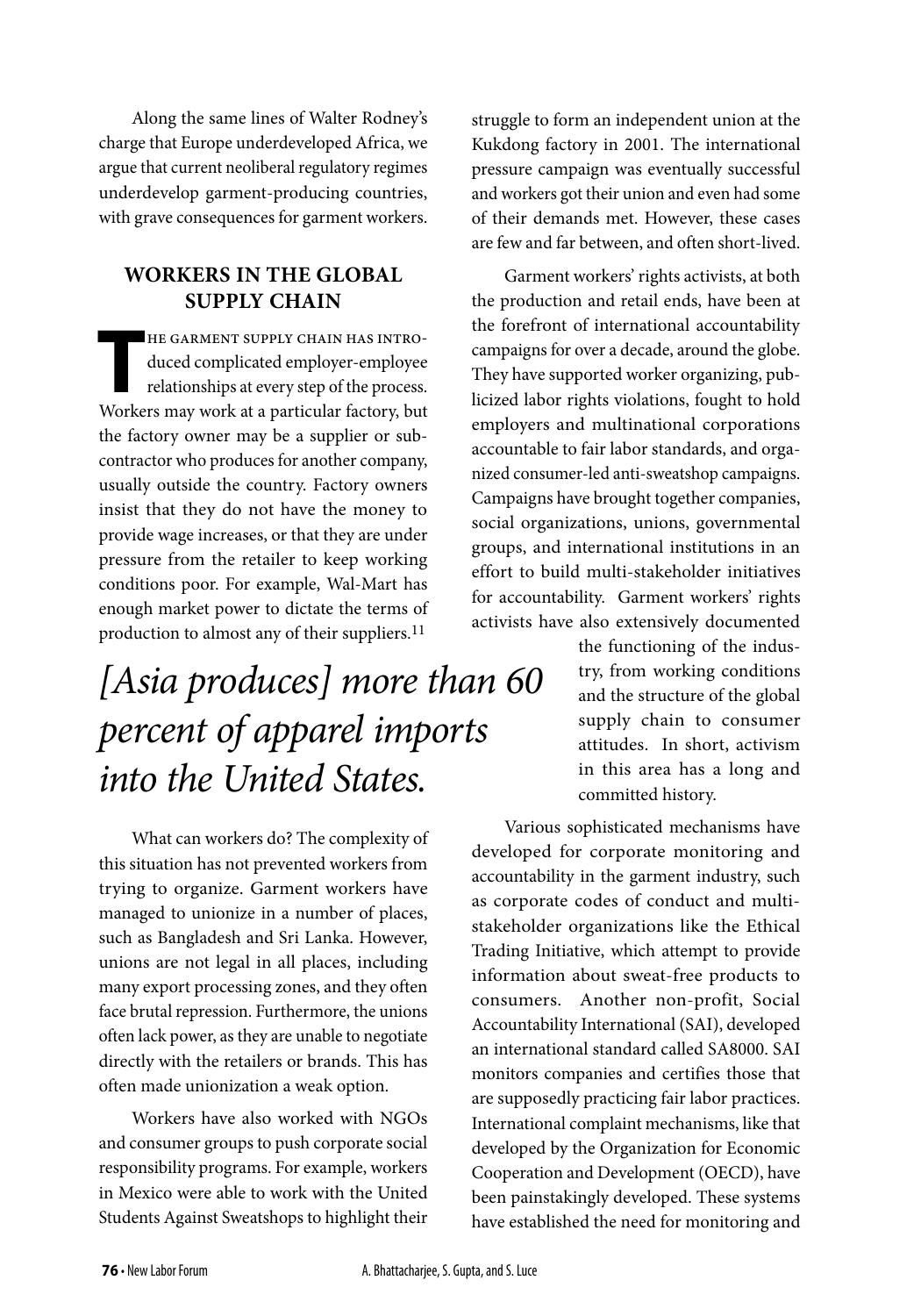have played a major role in developing powerful publicity campaigns to shape public opinion and outrage.

Laudable as this work has been, it has had limited success in building leverage for workers to express their collective interests and channel their power through bargaining—which is essential for representing workers' interests at the workplace.

*The multi-pronged [Asia Floor Wage] campaign must target different points of leverage along the supply chain.* 

For example, the *recognition* of a right does not necessarily lead to workers' collective action or bargaining power, although it is important for employers to recognize the workers' right to organize. Organizing, in itself, also does not necessarily lead to bargaining power. Workers have formed unions to bargain collectively in individual factories, only to face the threat of plant closure or jobs moving elsewhere where the wages are lower. Alternatively, workers demanding higher wages from a manufacturing facility are told that their employers' hands are tied because of the insufficient prices that they receive from the buyer—that is, the parent multinational corporation. So bargaining power has to come from the framing of a demand that is bargainable, deliverable, and appropriately targeted given the structure and economics of the industry as a whole.

There have also been attempts at ensuring fair labor standards through the use of clauses in trade agreements (such as social clauses or labor side agreements). In the garment industry, where the production is spread across the globe, such clauses or agreements may weaken workers' collective power by dividing them nationally when, in fact, they operate within the industry's global produc-

tion chain. For example, U.S. efforts to end child labor had some negative effects on international solidarity, as South Asian unions and activists saw the campaign as protectionist and harmful to families in places where there were no domestic programs to address poverty. Economist Naila Kabeer argues that a poorly designed social clause "will reinforce, and may exacerbate, social inequalities in the labor market."12 For this reason, the AFW attempts to correct for failures of past efforts by organizing in the Global South countries first, assessing the needs of garment workers and integrating them into the campaign from the start.

There already are minimum wage laws in many Asian countries. But these laws have no connection to the global supply chain or to the capacity of the industry to pay. If the retailer controls the supply chain and dictates the prices that it will pay to producers, then producers may not have enough money to pay workers the minimum wage.<sup>13</sup> This disconnect ultimately weakens the capacity for raising wages industry-wide and for unionization. In addition to wage laws, workers need strategies that help build power throughout the global supply chain. While this campaign targets one industry, it can create momentum for broader wage standards. This is how minimum wage laws began in some countries—initially aimed at particular industries or groups of workers, they ultimately spread and led to broader legislation.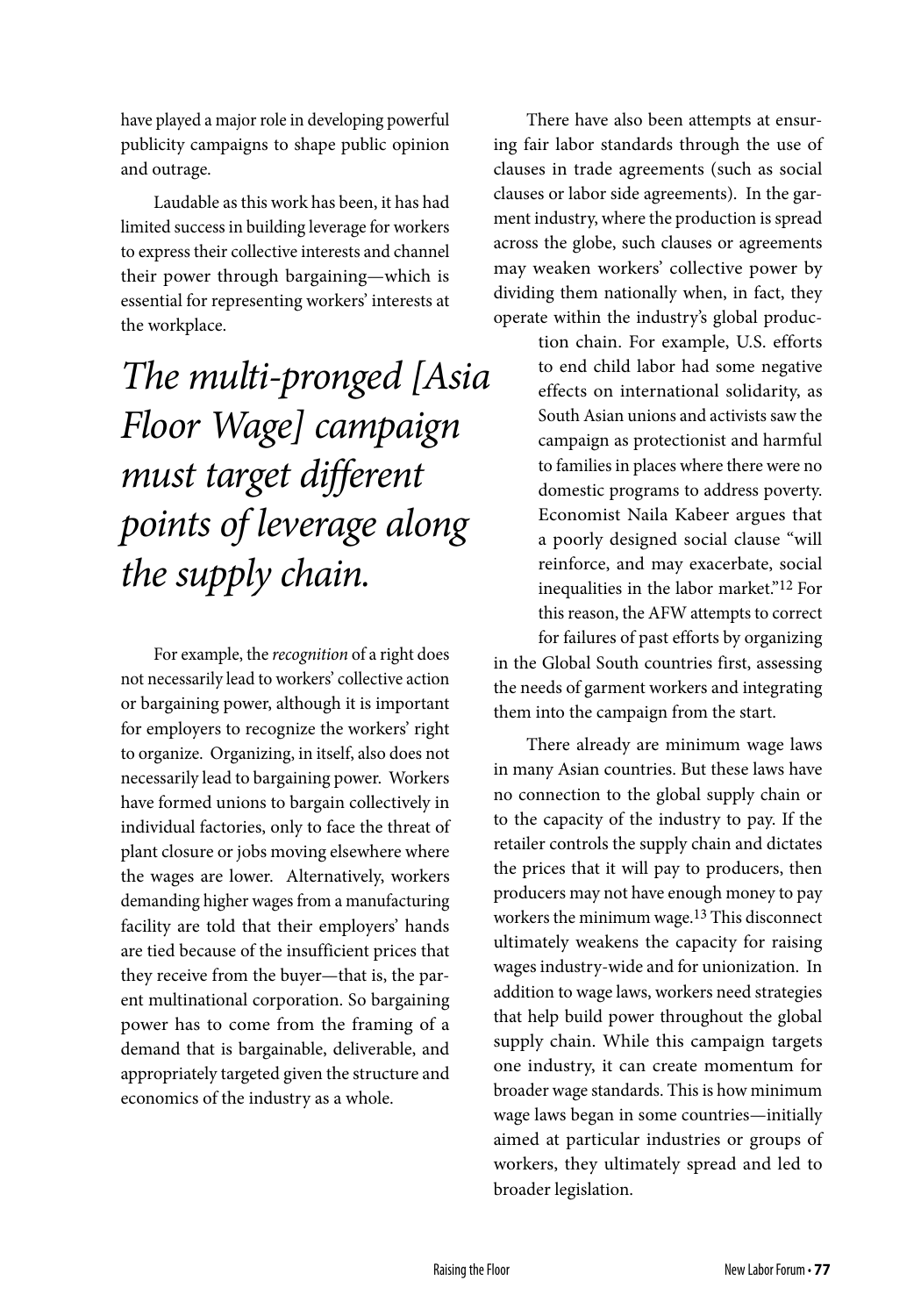#### **How to Win an Asia Floor Wage**

**WEINDING AN ASIA FLOOR WAGE WILL**<br>
campaign must target different<br>
mainta of layounge along the sumply shain. The not be easy. The multi-pronged points of leverage along the supply chain. The supply chain is a complex system that is not just an economic relationship, but a political one as well, as it is affected by international trade agreements and domestic policy decisions. This means that workers must be able to utilize various forms of power depending on the opening. The campaign has categorized those openings by the different locations where value is created: a) on the factory floor; b) during transit from the manufacturing country to the retail country, or "Freight on Board"; c) during entrance into the retail country (going through customs), or the "Landed Cost"; d) during transit within the retail country (from the port to the store); and e) the transitions between the aforementioned stages.

*AFW Alliance members have produced a comic book in multiple languages, explaining the campaign [to garment workers in potential target areas].* 

The campaign will develop along several fronts, and the Alliance will soon finalize the targets. Alliance members are already working with garment workers in some of these potential target areas, and have produced a comic book in multiple languages, explaining the campaign (go to www.asiafloorwage.org for up-to-date information).

NGOs, unions, consumer groups, antisweatshop organizations, and coalitions like Jobs with Justice can organize to pressure the retailers from the Global North side. This will include direct consumer pressure, but the campaign will also explore opportunities for indirect pressure. For example, U.S. trade law establishes rules that decree which countries can engage in trade with the U.S. The AFL-CIO has often used the threat of trade sanctions under the Generalized System of Preferences, which gives certain countries access to lower tariff rates on particular commodities. They could work with unions or NGOs in the exporting countries to pressure the exporting governments.

At the same time, the campaign will approach workers at different locations along the supply chain (not only in production) to be part of this global organizing effort. This kind of effort aims to unite workers along the supply chain around a common interest: the enormous

> power of retailers in the Global North who are able to drive down wages and working conditions everywhere along the chain. Because the power of the retailer crosses national borders, workers' organizing efforts must do the same.

> This approach of engaging workers along the supply chain not only increases leverage for worker organizing efforts, but it also raises the consciousness of workers and allies to better understand the global attacks on collective bargaining rights

and the inter-connectedness of their struggles within a globalized industry. This is a critical element of building strong individual unions and, ultimately, a stronger worldwide labor movement. (The AFW Alliance is not the only coalition thinking along these lines—a similar initiative, led by miners, is in place in Australia and within many of the dockers' unions around the globe.)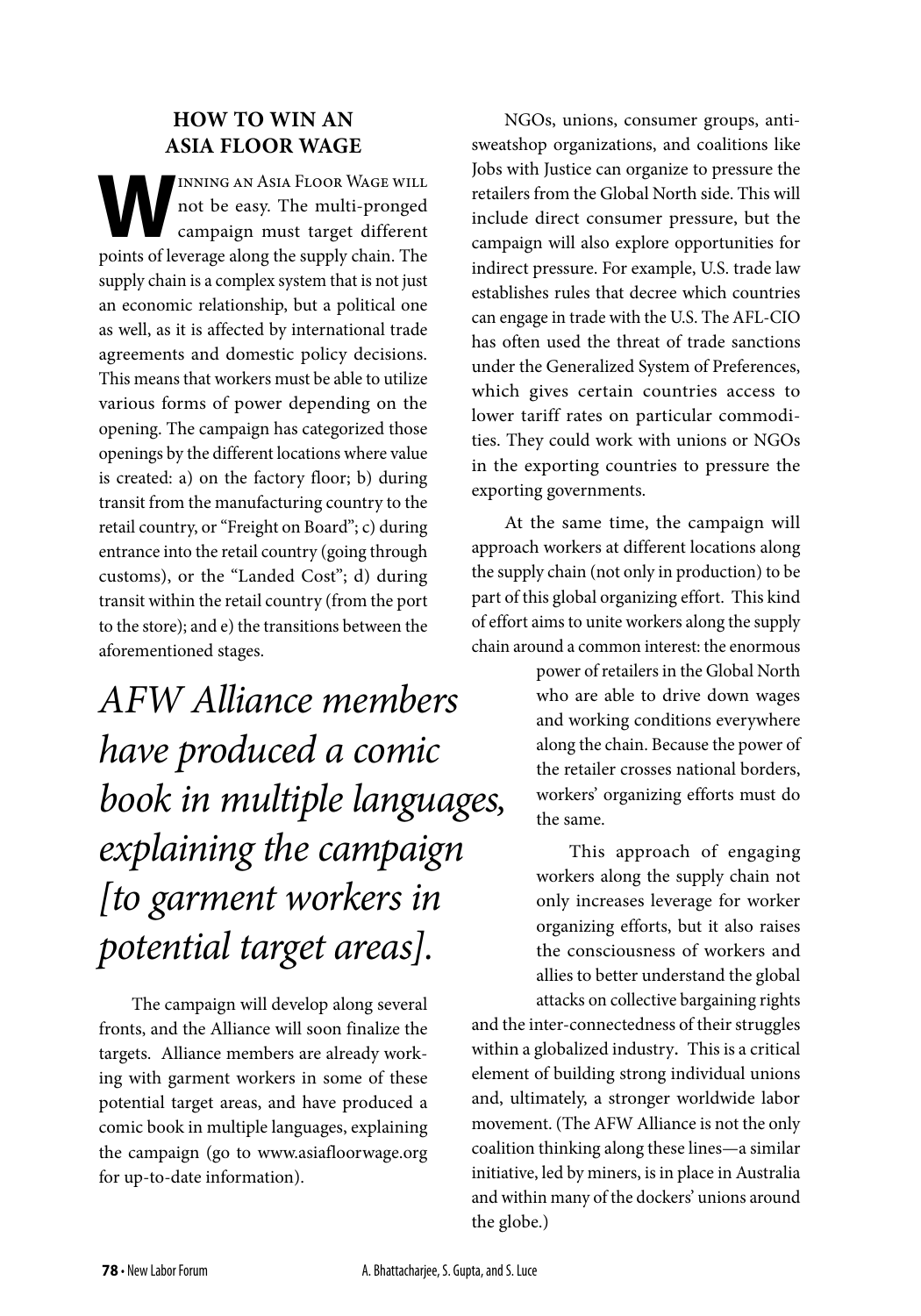The employers are not the only targets of the campaign. An AFW campaign must also find points of leverage vis-à-vis the state. Every one of the firms is located in a home country that has altered its rules and regulations to develop particular segments of the garment supply chain. Workers must act in coalition with consumers, students, and other allies to exert pressure on the state to modify the rules. For example, U.S. cities and states continue to give subsidies to large retailers like Wal-Mart and Target with few, if any, strings attached. Labor-community coalitions have pushed for agreements that would require these companies to comply with requirements such as higher wages, paid sick days, and card check/neutrality agreements. They could also push for retailers to work with suppliers to pay the floor wage to the production workers. In addition, governments in most of the Asian countries have created export processing zones that exempt employers from the most basic laws, such as the freedom of association. The AFW campaign must also pressure governments to grant all workers basic labor rights, no matter where they work in the country.

#### **Benefits for the U.S. Workers**

**W**hy should U.S. workers care about the Asia Floor Wage? Beyond the general value of international solidarity, the AFW campaign is important to U.S. workers for other concrete reasons. One reason is that a decrease in global inequalities would lower the danger of political upheaval and even threats of war. Another reason is that such a campaign poses a challenge to the current model of corporate globalization. Neoliberal development strategies are the cause of the poor working conditions we see across the global garment industry, just as they have

imposed generally negative consequences on workers around the world.

The current free trade model of economic development that governs the garment industry runs counter to all previous models of successful economic development. Korean economist Ha-Joon Chang shows how the development strategies that industrialized countries have employed are now outlawed under most current trade agreements and incompatible with international financial institution programs. For example, the U.S. and England relied heavily on governmental intervention to develop domestic industries. This included the use of high tariffs and quotas, subsidies, government-funded research and development, and assistance with infrastructure and technology development.14 But current trade agreements prevent the governments of developing countries from utilizing these critical tools for economic development.15

While this primarily impacts Global South countries, it has also changed the framework for economic development in the Global North. The free market model has hurt U.S. workers too, undermining laws protecting labor and employment rights, environmental regulations, health and safety protections, and the rights of workers to unionize. Democracy is undermined as well, as corporations have an effective veto power on economic policymaking. The neoliberal model has forced us to give up on national goals such as full employment and equality, prioritizing instead the pursuit of higher profits.

An Asia Floor Wage would raise the wages of workers at the bottom, but also increase workers' bargaining power throughout the chain, allowing them to exercise that power and raise wages. It would reduce the power of retailers to pit workers against one another across countries. And the campaigns required to win the AFW would force workers to strengthen cross-border alliances against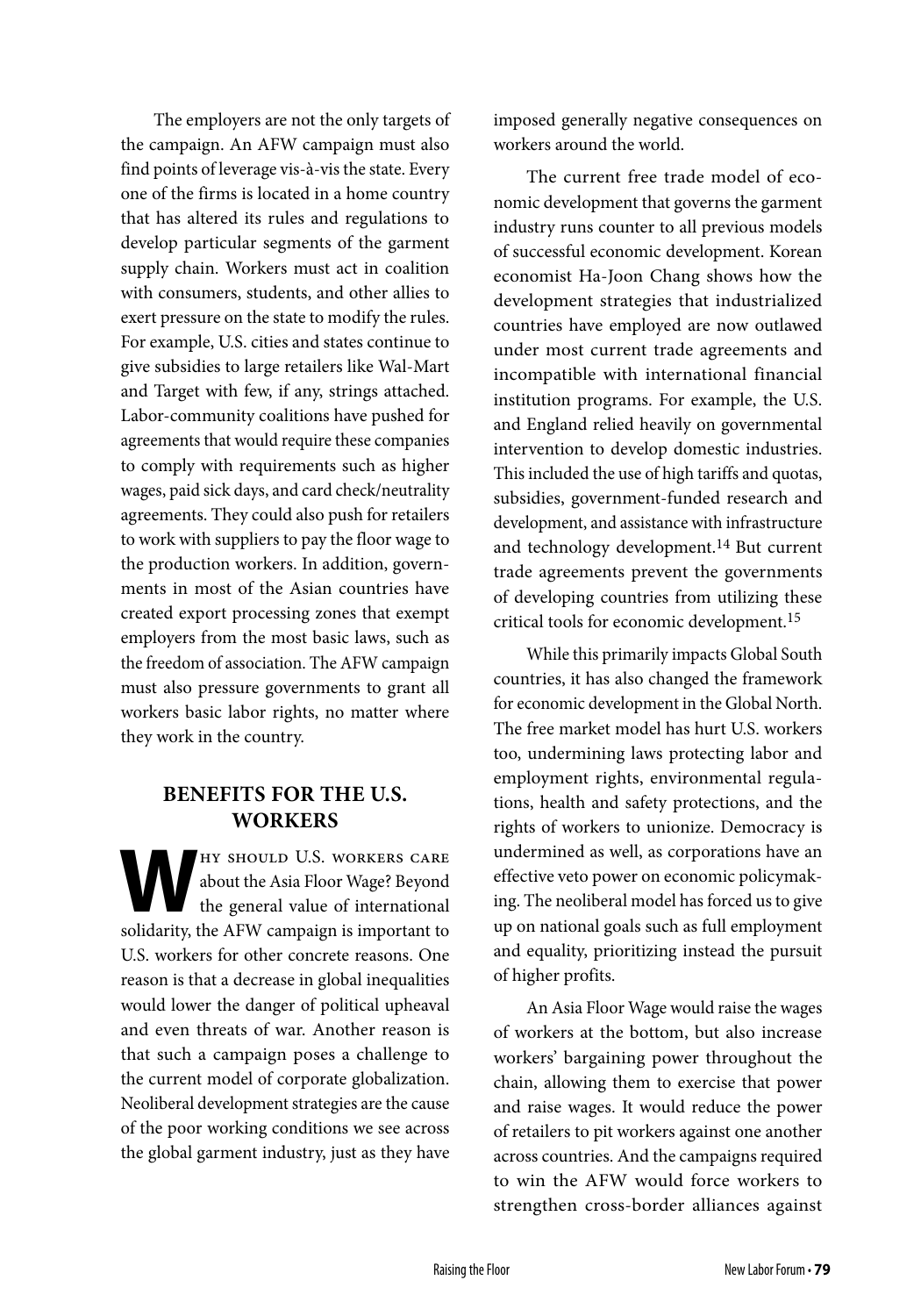common employers, such as large retailers like Wal-Mart that employ tens of thousands of workers around the world.

*The campaigns required to win the AFW would force workers to strengthen crossborder alliances against common employers, such as large retailers like Wal-Mart.* 

We believe that U.S. workers will not be able to gain any leverage against their employers here unless they find ways to limit the power of large multinational corporations. As long as these large corporations are allowed to grow without restraints, they will bully their own workers, as well as the employees of their competitors. They will also be able to set the terms of business within communities. It's no surprise that U.S. corporate taxes fell dramatically and corporate subsidies increased while multinational corporations were gaining more and more leverage within their global supply chains.

#### **Conclusion**

THE ASIA FLOOR WAGE FOR THE GLOBAL<br>garment industry is a regional indus-<br>trial strategy in a global economy. The garment industry is a regional industrial strategy in a global economy. The strategy is based on factors unique to today's global supply chain economy. Although defined

within the garment industry, this regional industrial strategy can be replicated in other regions and industries, as long as the objective conditions exist.

In this moment of global economic crisis, deepening poverty, and lowered consumption, the AFW poses a strong alternative to the free market model that led to rising inequality and economic collapse. It offers a credible strategy for broad, equitable development and an alternative path to economic stability and consumer power. The AFW is not just important for workers, but also for Asian businesses, and for consumers everywhere.

The AFW provides strong support to existing struggles for higher living standards. It provides workers' organizations in Asia with credible regional wage calculations based on legitimate criteria and a thoughtful methodology. For workers fighting for a living wage, the AFW adds credibility to their demands.

The AFW will only improve workers' lives if it is not only won, but also implemented and enforced. Winning the AFW will require a variety of strategies to confront regional governments and international institutions. It will also mean engaging labor rights organizations like the ILO, as well as particular unions that have been reluctant to engage internationally. Meaningful implementation must involve many different institutions and agencies. However, effective enforcement will *only* come from workers and their self-organized representatives. Therefore, the right to organize (and freedom of association) is central to the ultimate success of the Asia Floor Wage.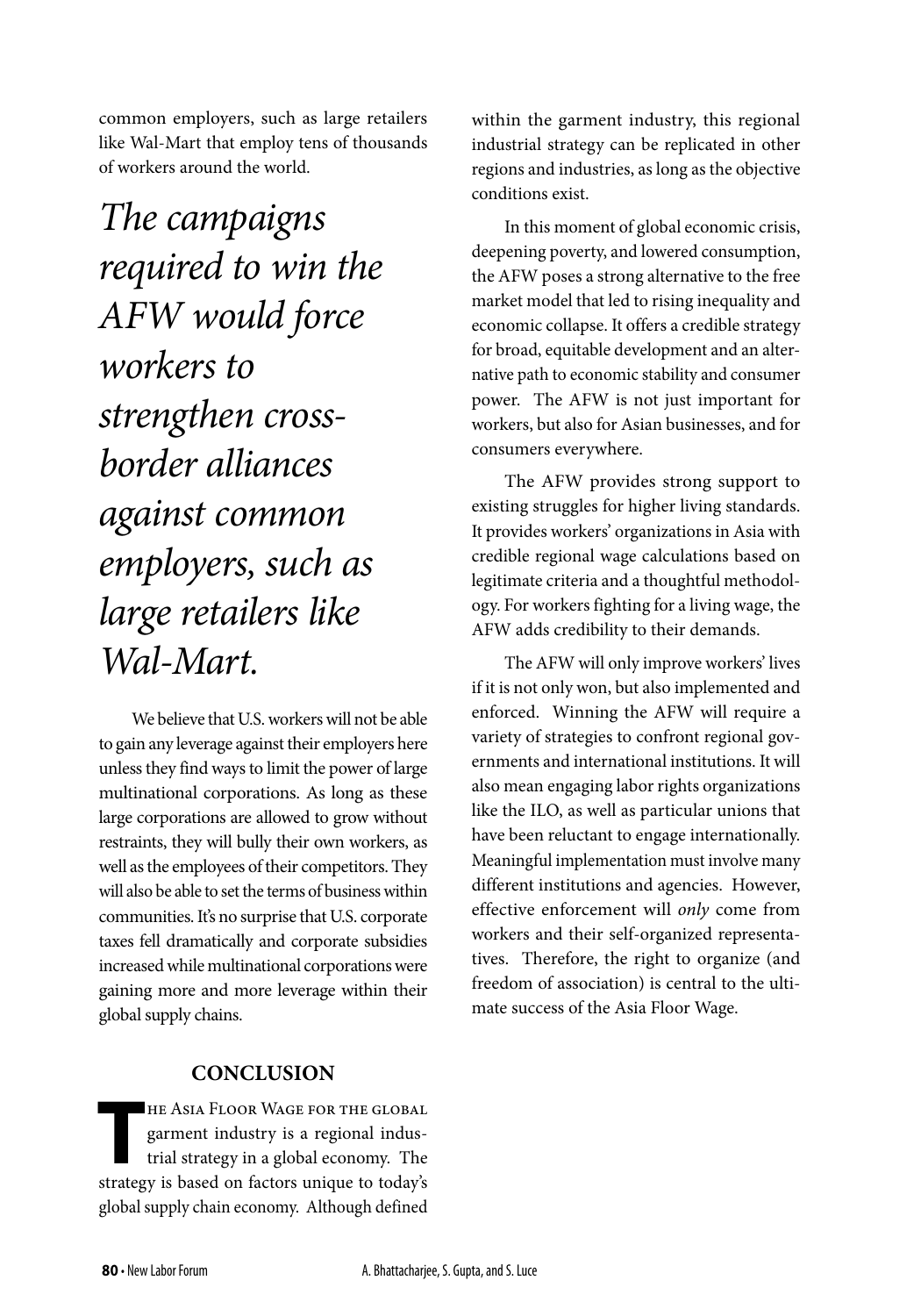**Notes**

1. There is a common perception that China's wages are too low to allow for their participation in a regional wage campaign. However, an industry study shows that garment labor costs are the lowest in Bangladesh, by a significant margin. In 2008, a study by the Jassin O'Rourke consulting group found that labor costs (wages plus benefits) in the Bangladeshi apparel industry averaged twenty-two U.S. cents per hour. Wages were also fairly low in Cambodia, Pakistan, and Vietnam. Costs in inland China were fifty-five to eighty cents an hour. The highest costs in Asia were in Thailand, which averaged \$1.29 to \$1.36 an hour. With a few exceptions, Asian countries dominated the lowend of the distribution in apparel labor costs. See "Global Apparel Manufacturing. Labor Cost Analysis 2008" (New York: Jassin O' Rourke Group LLC, 2008).

2. Some readers will note that the three thousand calorie limit is high, relative to the World Health Organization guidelines. The campaign decided to select the highest standard within the Alliance countries; Indonesia bases its minimum wage on the amount needed to purchase three thousand calories a day.

3. Mark Brenner, "Can We Define a Global Living Wage? The Example of Mexico" (Amherst, MA: Political Economy Research Institute, 2004).

4. It is difficult to provide average wages within the industry, as wages vary widely depending on specific occupation (such as operator or helper), overtime hours, region, and type of employer (multinational, domestic, or home-based work). There are few sources that provide consistent and reliable data.

5. Minimum wage figures are taken from a variety of sources, and are meant to be indicative of the general understanding of "minimum wage" in each country.

6. PPP conversion rates are taken from the 2005 global report of the International Comparison Program of the World Bank.

7. "Asia Floor Wage in Six Steps," unpublished working paper

(Amsterdam: Clean Clothes Campaign, 2009).

8. See, e.g., George Wehrfritz, "Give Them a Raise," *Newsweek*, January 17, 2009.

9. Ellen Israel Rosen, *Making Sweatshops: The Globalization of the U.S. Apparel Industry* (Berkeley: University of California Press, 2002).

10. For example, while large U.S. retailers like Wal-Mart and Target frequently receive generous direct and indirect public subsidies, the U.S. has challenged the right of other countries to provide assistance to businesses. See Philip Mattera and Anna Purinton, "Shopping for Subsidies: How Wal-Mart Uses Taxpayer Money to Finance Its Never-Ending Growth" (Washington, D.C.: Good Jobs First, 2004) and World Trade Organization disputes, such as DS387, against China.

11. One piece of evidence for the rising power of the retailers is a recent ruling in Great Britain, which found that U.K. supermarkets were abusing their power vis-à-vis their suppliers.

12. Naila Kabeer, "Globalization, Labor Standards, and Women's Rights: Dilemmas of Collective (In)- Action in an Interdependent World**,**" *Feminist Economics* 10, no. 1 (2004): 3-35.

13. Furthermore, certain countries have agreed to wage freezes as a condition for receiving loans from the IMF or World Bank. That means that minimum wages can't go up with the cost of living, even if that is part of how the country sets minimum wages.

14. It also included less savory tactics including governmental industrial espionage, war, and theft. Ha-Joon Chang, *The Bad Samaritan: The Myth of Free Trade and the Secret History of Capitalism* (London: Bloomsbury Press, 2008).

15. Governmental interventions do not necessarily lead to development. However, Chang argues that no country—other than the Netherlands—has developed under neoliberalistic policies.